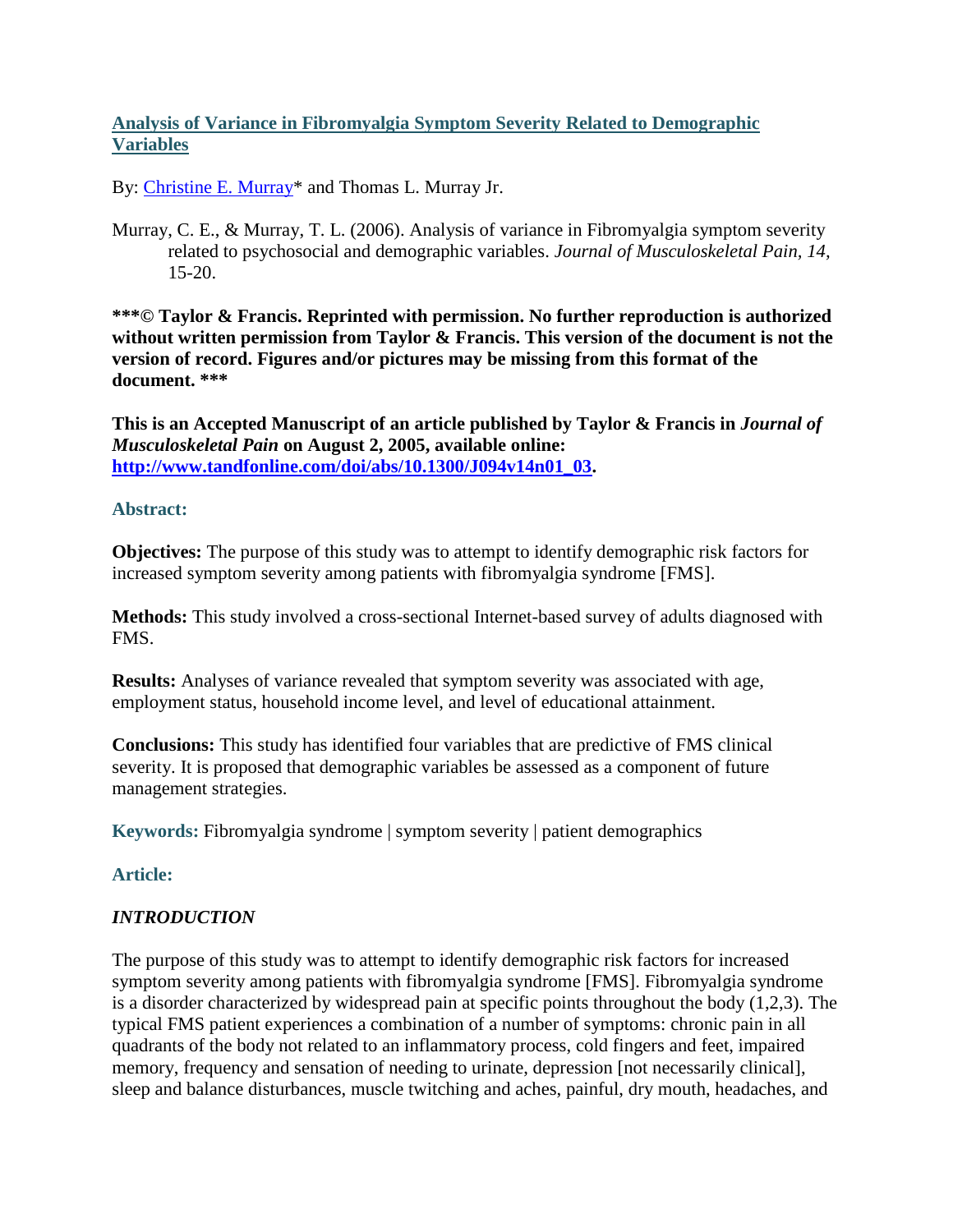sore throat (4). For a diagnosis of FMS, tender points are determined by a physician palpating with an approximate force of 4 kg of pressure, eliciting a painful response from the patient in at least 11 of 18 specific areas throughout the body (3).

The FMS has been associated with a number of demographic factors. The disorder is found in all socioeconomic levels and most countries and ethnic groups (4,5). The worldwide incidence of FMS appears to be between one percent and 12 percent of the population, although diagnostic criteria vary from country to country (5). Three to six million individuals in the United States have been diagnosed with FMS (2). Most patients range in age from 20-50 years when diagnosed (5). However, people of all ages can be diagnosed, including children (6). Women are five to 20 times more susceptible to acquiring FMS as compared to men (5). The prevalence among women increases as they age and may exceed 10 percent of the population of women between the ages of 50-60 years (7). Twenty-six to fifty percent of FMS patients report a history of FMS in family members (5, 8). These findings indicate that certain populations [e.g., Caucasians, women, and those with a family history of FMS] may be more likely to develop FMS. However, they do not provide information as to which demo- graphic characteristics are associated with greater symptom severity once FMS has been diagnosed.

A limited amount of previous research has been done examining influences on symptom severity among patients diagnosed with FMS. For example, Burckhardt, Clark, and Bennett (9) and Cronan, Serber, Walen, and Jaffe (10) both found a relationship between age and the severity of FMS symptoms, with younger patients experiencing more severe symptoms. In addition, we have found that greater symptom severity is associated with higher levels of perceived stress and lower levels of family relationship functioning [unpublished observations]. The present study aims to add to these existing findings by analyzing the variance in symptom severity based on several demo- graphic variables among FMS patients.

## *MATERIALS AND METHODS*

This study involved a cross-sectional Inter- net-based survey of adults diagnosed with FMS. Participants were recruited through contacts with Internet web-sites, chat rooms, and list-serves that serve individuals with FMS. Following approval by the administrators of these services, the second author posted invitations to participate in the survey on these sites and list-serves. Participants were required to verify that they had been diagnosed with FMS by a medical doctor or osteopathic physician prior to accessing the survey. The survey was hosted by a Web-based survey company, and participants had the option to either complete and submit the entire survey on-line or down- load the survey and return it via postal mail. Responses to the survey were anonymous. The Institutional Review Board of the university where the research was conducted approved this study.

The instrumentation included in this survey included a demographic questionnaire and the Fibromyalgia Impact Questionnaire [FIQ]. The demographic questionnaire gathered information about each participant's age, gender, ethnic background, employment status, income, education level, sexual orientation, relationship status, number of biological offspring, number of siblings, birth order, religion, type of symptom onset [gradual or rapid], age of onset of FMS, the length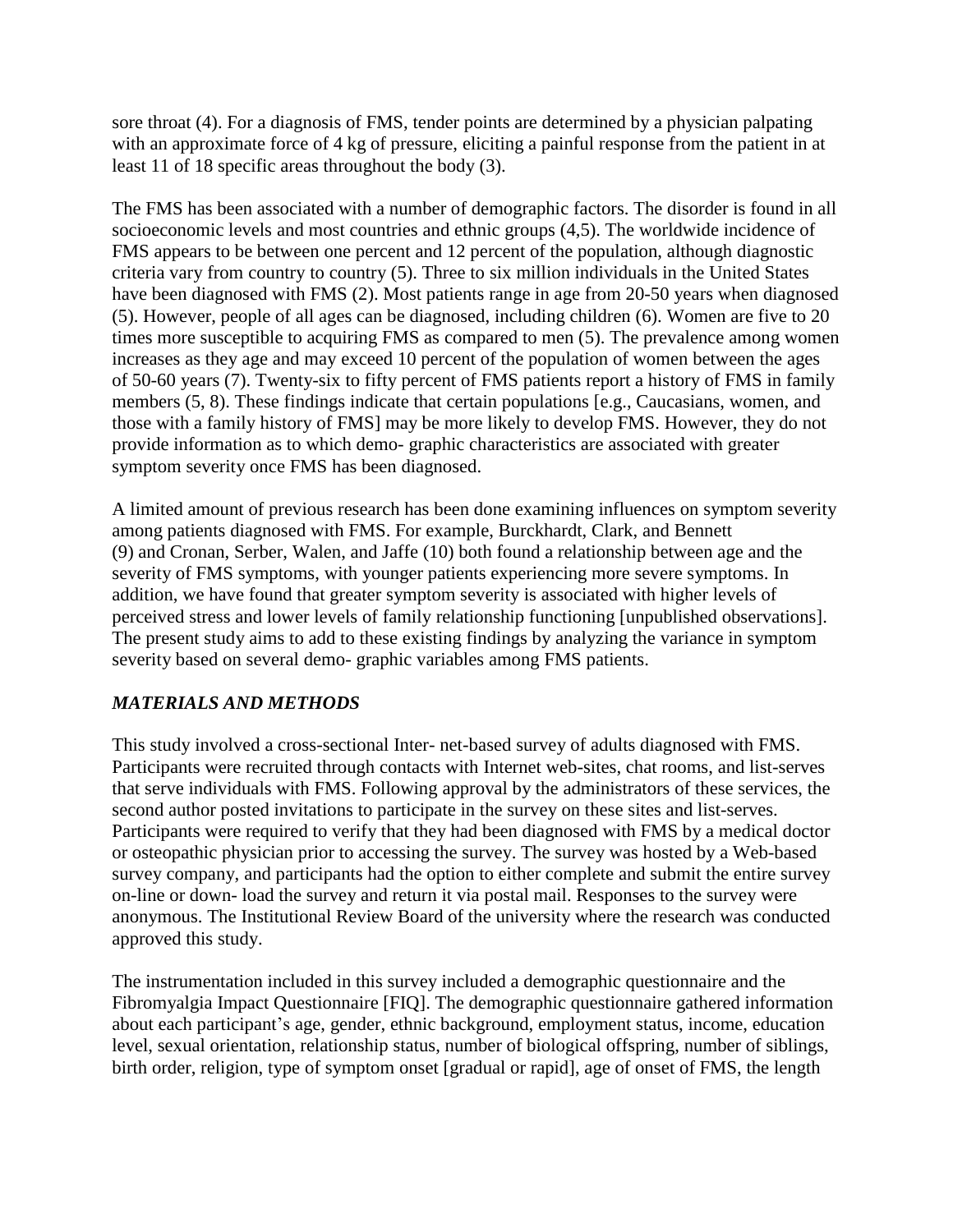of time that symptoms have been experienced, and whether the participant has ever received professional mental health treatment.

Burckhardt, Clark, and Bennett (11) developed the FIQ, which contains 20 items assessing the current [past seven days] physical, psychological, social, and global health status of patients with FMS. The first 10 items require respondents to rate their ability to perform large-muscle group tasks [e.g., shopping, laundry, food preparation, etc.] on a Likert scale. The twelfth item requests information regarding number of days within the past week that the participant "felt good." The thirteenth item requests information about the number of days of missed work within the past week. The final seven items ask the participant to rate various symptoms [i.e., ability to work, pain, fatigue, morning tiredness, stiffness, anxiety, and depression] using a 100 mm visual analog scale. Only these final seven items were used in the present study. A subscale consisting of these items was generated to obtain a symptom severity subscale score. Each of these items was weighted equally, and the mean value of these seven items was used as the symptom severity score. This subscale yielded an overall Chronbach's alpha coefficient of  $\alpha = 0.79$ , suggesting good internal consistency, thus justifying the use of this subscale score as an indication of symptom severity.

One-way analyses of variance [ANOVA] were conducted to analyze the following re- search question: Are there differences in participants' symptom severity subscale scores based on the following demographic variables: age, gender, ethnic background, employment status, income, education level, sexual orientation, relationship status, number of biological offspring, number of siblings, birth order, religion, type of symptom onset [gradual or rapid], age of onset of FMS, the length of time that symptoms have been experienced, and whether the participant has ever received professional mental health treatment? One-way ANOVA is the appropriate statistical tool for this analysis because of its ability to detect whether group means differ from one another (12).

## *RESULTS*

In all, 288 participants accessed the Inter- net-based survey. This number includes individuals who accessed the site but did not complete the survey. The company that hosted the survey tracks all people who access the site and respond to at least one item [including the in- formed consent document, to which each participant was required to respond in order to access the remainder of the survey]. A decision rule was designed to eliminate from the analyses those respondents for whom more than 10 percent of the data were missing [Figure 1]. The decision rule resulted in the elimination of 78 [27 percent] participants, yielding 201 usable data sets. Table 1 describes the demographic characteristics of the participants.

For three of the demographic variables [age, years of experiencing symptoms, and age of onset], data were originally collected as continuous variables. For each of these variables, three categories were developed in which the middle group contained all individuals within one standard deviation from the mean, and the low and high groups contained individuals whose scores fell above and below one standard deviation from the mean, respectively. In their continuous form, two of these variables showed normal distribution as evidenced by analyses of skewness and kurtosis [skew statistic/standard error of skew statistic; kurtosis statistic/standard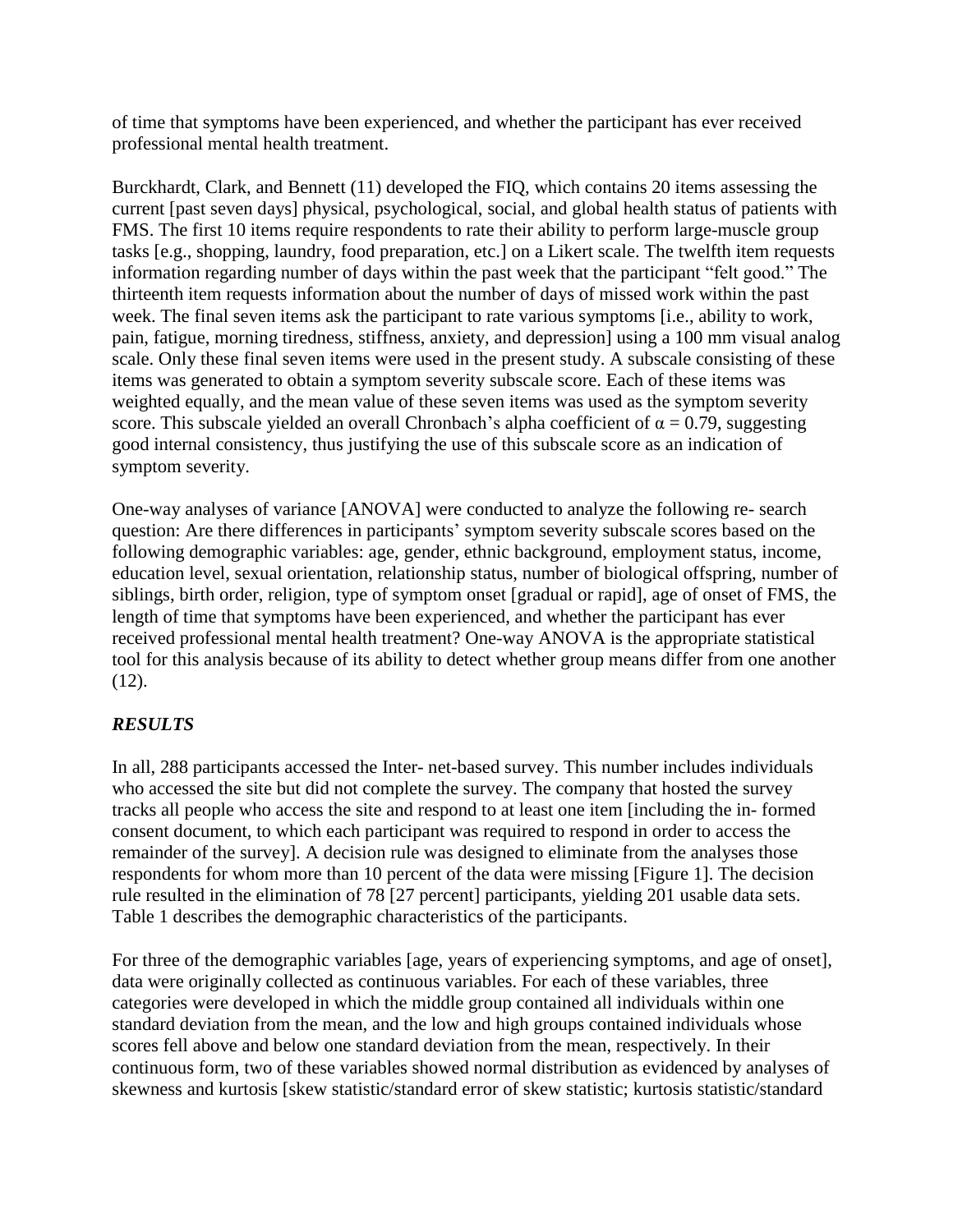error of skew statistic]: age [-0.14; 2.70] and age of onset [-2.07; -1.29]. The variable, years of experiencing symptoms, showed a positive skew and kurtosis [9.81; 7.22]. However, all three variables were categorized using standard deviations as indicated above in order to maintain consistency in the meaning of the categories. Table 1 delineates the categorical groupings of these three variables. Scores on the symptom severity subscale of the FIQ ranged from 15 to 70. The overall mean for all participants was  $49.96$  [SD = 11.60].

# **FIGURE 1. Decision Tree**

Collection of 288 responses Elimination of respondents for whom  $\geq 10$  percent of

Retention of 201 responses

TABLE 1. Frequencies and Percentages of Participants' Demographic Characteristics

data were missing

| Variable                            | N   | %    | Variable                                     | N   | %    |
|-------------------------------------|-----|------|----------------------------------------------|-----|------|
| Age <sup>*</sup>                    |     |      | Sexual Orientation *                         |     |      |
| 0 to 36                             | 32  | 15.9 | Heterosexual                                 | 153 | 76.1 |
| 37 to 57                            | 140 | 69.7 | Gay/Lesblan/<br>Bisaxual                     | 12  | g    |
| 58 and older                        | 27  | 13.4 | <b>Relationship Status *</b>                 |     |      |
| Gender*                             |     |      | Married                                      | 137 | 68.2 |
| Fornalo                             | 169 | 84.1 | In relationship, not<br>married              | 33  | 16.4 |
| Mala                                | 31  | 15.4 | Single                                       | 30  | 14.9 |
| Ethnic Background*                  |     |      | <b>Type of Symptom</b><br>Onset              |     |      |
| Caucasian                           | 196 | 97.5 | Gradual                                      | 128 | 63.7 |
| Other                               | 4   | 2.0  | Rapid                                        | 73  | 36.3 |
| <b>Employment Status *</b>          |     |      | <b>Received mental</b><br>health treatment * |     |      |
| Employed                            | 71  | 35.3 | Yes                                          | 141 | 70.1 |
| Non-amployed                        | 129 | 64.2 | No                                           | 55  | 27.A |
| Years of Symptoms *                 |     |      | Number of biological<br>offspring *          |     |      |
| 0 to 2                              | 13  | 6.5  | o                                            | 62  | 30.B |
| 3 to 30                             | 164 | 81.6 | 1                                            | 32  | 15.9 |
| 31 or more                          | 22  | 10.9 | 2                                            | 51  | 25.4 |
| Age of Onset *                      |     |      | $3 +$                                        | 53  | 26.4 |
| 0 to 17                             | 33  | 16.4 | Number of siblings *                         |     |      |
| 18 to 45                            | 135 | 67.2 | o                                            | 26  | 12.9 |
| 46 and older                        | 30  | 149  | ۹                                            | 67  | 33.3 |
| <b>Annual Household</b><br>Income * |     |      | 2                                            | 51  | 25.4 |
| \$0 to 29,000                       | 61  | 30.3 | $3+$                                         | 56  | 27.9 |
| \$30,000 to 59,000                  | 70  | 34.8 | Birth Order *                                |     |      |
| \$60,000 and over                   | 64  | 31.8 | Firstborn and Only<br>Children               | 91  | 45.3 |
| <b>Education Level*</b>             |     |      | Middle of<br>= 3 Siblings                    | 45  | 22.4 |
| $\leq$ 12 years                     | 21  | 10.4 | <b>Last Born</b><br>[≥ 2 Siblings]           | 53  | 26.4 |
| 13 to 14 years                      | 49  | 24.4 | <b>Religious Orientation *</b>               |     |      |
| 15 to 16 years                      | 62  | 30.8 | Catholic                                     | 31  | 15.4 |
| 17+ years                           | 53  | 26.4 | Jowish                                       | ø   | 4.5  |
|                                     |     |      | Protestant                                   | 106 | 52.7 |
|                                     |     |      | Other Religious                              | 41  | 20.4 |
|                                     |     |      | Orientation                                  |     |      |

\* Data were unavailable for some respondents for this variable.

A series of one-way analyses of variance was conducted to identify significant differences in symptom severity subscale scores among groups based on the various demo- graphic variables.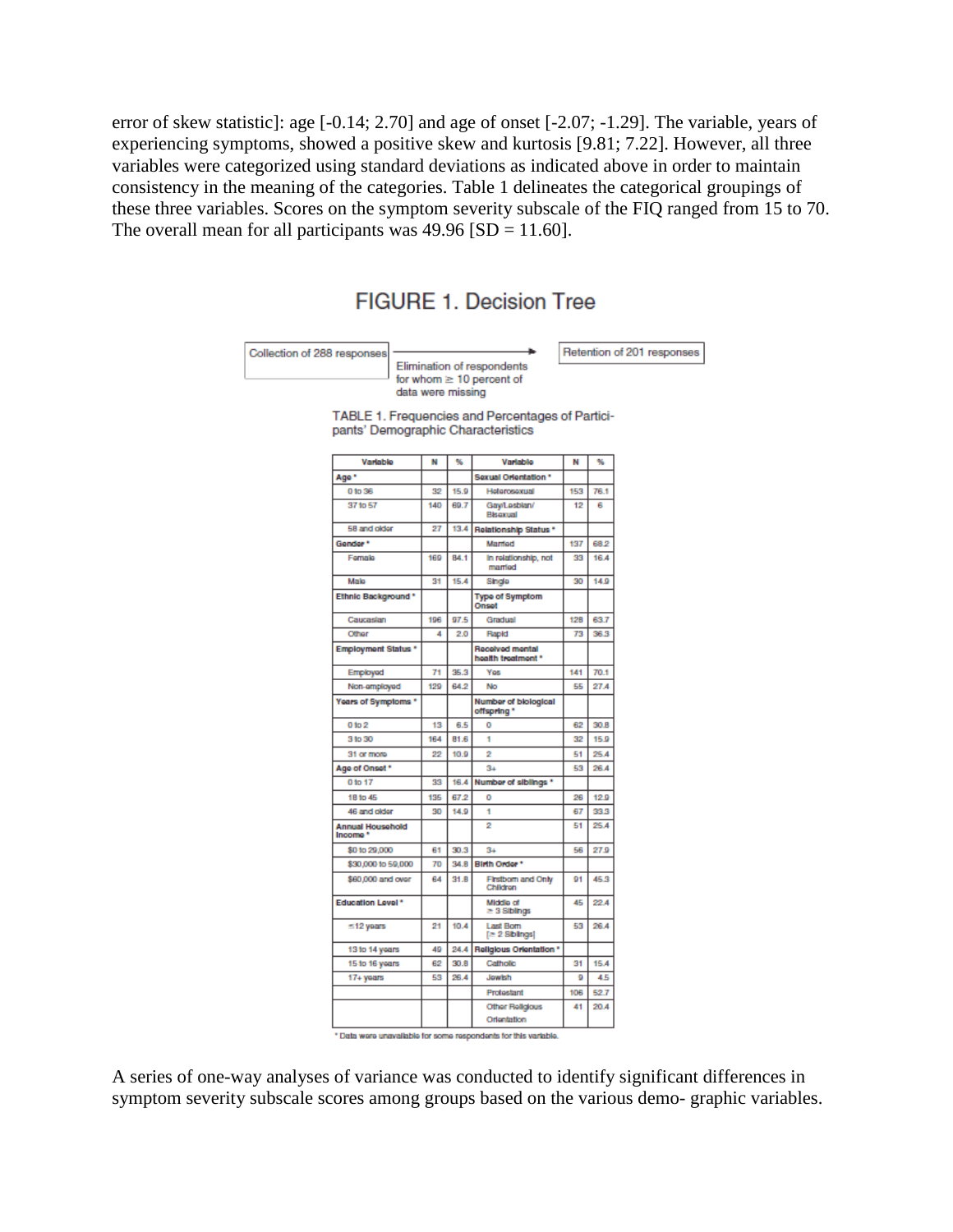These analyses revealed that participants' symptom severity subscale scores differed significantly based on the following four demographic characteristics: age  $[F = 4.04, df = 2, P =$ 0.02], employment status  $[F = 8.27, df = 1, P = 0.004]$ , income level  $[F = 4.27, df = 2, P = 0.02]$ , and education level  $[F = 4.54, df = 3, P = 0.004]$ .

For these significant differences, post hoc Tukey "honestly significant difference" analyses were conducted to determine which groups differed significantly from one another. The following differences were significant at the P :s 0.05 level. Regarding age, participants aged 58 and older had significantly lower symptom severity scores  $[M = 44.89, SD = 14.79]$  as compared with those between the ages of 37 and 57 [M = 51.45, SD = 10.62, P = 0.017]. Regarding employment status, participants who were employed indicated significantly lower symptom severity scores  $[M = 46.87, SD = 11.25]$  compared with participants who were not employed  $[M = 51.72, SD =$ 11.50,  $P = 0.004$ . Regarding income, participants with annual household income levels of greater than or equal to \$60,000 reported significantly lower symptom severity scores  $[M =$  $46.78$ ,  $SD = 10.69$  compared with participants reporting incomes of less than or equal to \$29,000 [M = 52.62, SD = 12.14, P = 0.012]. Regarding education level, participants reporting the highest levels of educational attainment  $\lceil$  > 17 years] had significantly lower symptom severity scores  $[M = 46.30, SD = 9.30]$  as compared with participants reporting the lowest levels of educational attainment [:s 12 years;  $M = 56.71$ ,  $SD = 13.14$ ,  $P = 0.003$ ]. Figure 2 illustrates the differences between these groups.

Participants' symptom severity subscale scores did not differ significantly based on these other demographic variables: gender  $[F = 1.03, df = 1, P = 0.31]$ , sexual orientation  $[F = 1.12, df = 1, P$  $= 0.29$ ], relationship status [F = 1.51, df = 2, P = 0.22], number of children [F = 0.50, df = 3, P = 0.68], number of siblings  $[F = 1.74, df = 3, P = 0.53]$ , birth order  $[F = 0.06, df = 2, P = 0.95]$ , ethnic background  $[F = 0.66, df = 1, P = 0.42]$ , religious orientation  $[F = 0.39, df = 3, P = 0.76]$ , years of experiencing FMS symp- toms  $[F = 0.17, df = 2, P = 0.84]$ , type of FMS onset  $[F = 0.18,$  $df = 1$ ,  $P = 0.68$ , age of onset  $[F = 1.88, df = 2, P = 0.16]$ , and whether the par-ticipant had ever received mental health treat- ment  $[F = 0.04, df = 1, P = 0.84]$ .



FIGURE 2. Symptom Severity Scores Based on Demographic Variables: Significant Differences Between Groups'

Notes: " P < 0.05. For the entire sample, scores on the symptom severity subscale of the Fibromyaigia impact Questionnaire ranged from 15 to 70.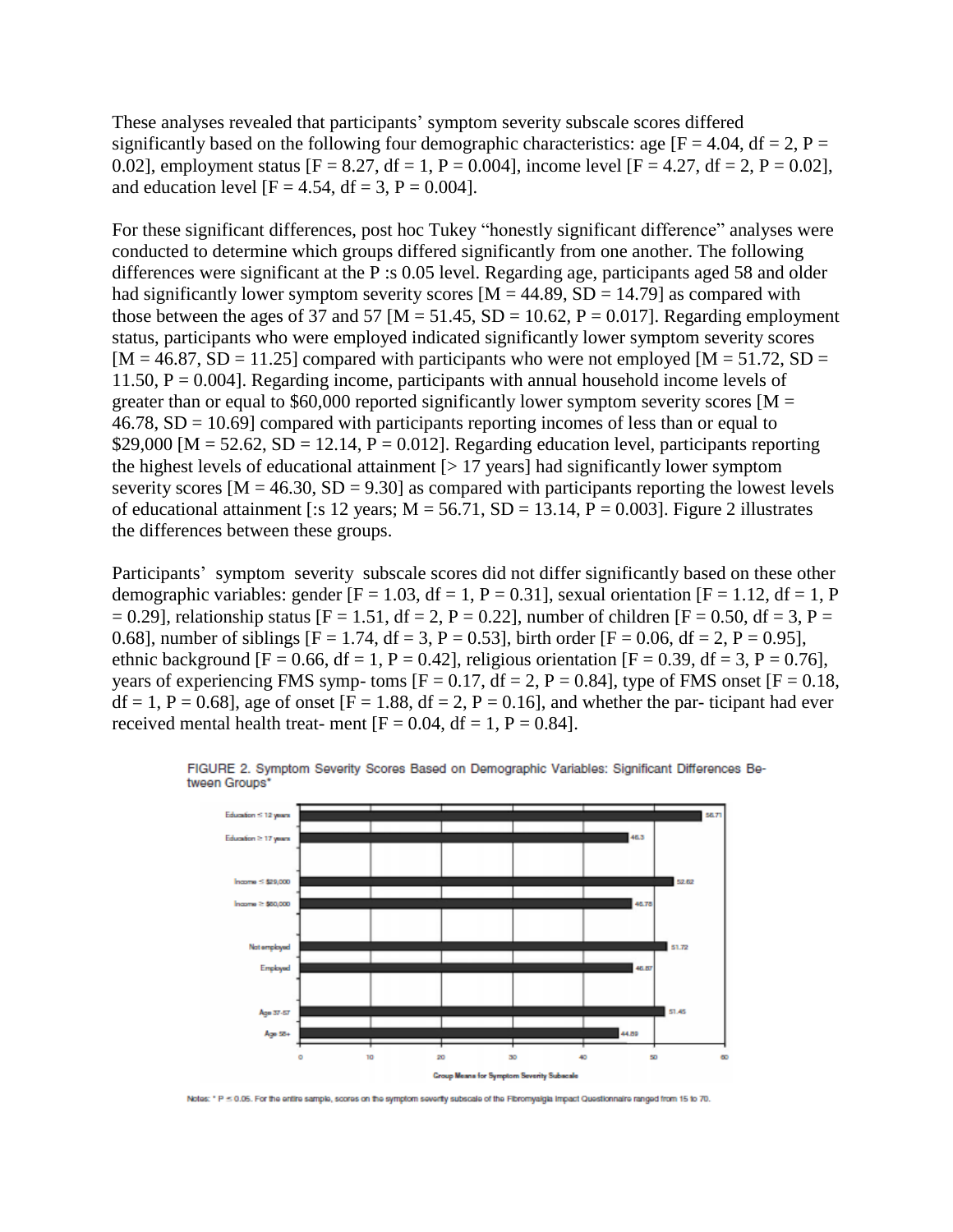#### *DISCUSSION*

This investigation demonstrates that FMS patients may differ in the level of severity of their symptoms based on certain demographic variables, such as age, employment status, level of household income, and level of educational attainment. Specifically, lower symptom severity scores were found in this sample among participants aged 58 and older versus those between the ages of 37 and 57, participants who were employed versus those who were not employed, participants with the highest annual household incomes [2: \$60,000] versus those with the lowest annual household incomes [::: \$29,000], and participants with the highest levels of educational attainment [2: 17 years] versus those with the lowest levels of educational attainment [::: 12 years]. The other demographic variables studied [gender, sexual orientation, relationship status, number of children, number of siblings, birth order, ethnic background, religious orientation, years of experiencing FMS symptoms, type of FMS on- set, age of onset, and whether the participant had ever received mental health treatment] were not significantly related to mean differences in symptom severity.

The sample used in this study was a nonrandom sample of FMS patients. There- fore, caution should be used in generalizing the findings beyond the sample. In particular, the finding that symptom severity did not differ significantly based on ethnic background should be interpreted with caution given the small number  $[N = 4]$  of participants who represented other ethnic backgrounds. However, the sample is consistent with other findings on the demographics of FMS patients in that most respondents were female [84 percent] and Caucasian [98 percent] (5, 13). Because this study was cross-sectional, causal attributions cannot be made between any demographic characteristics and symptom severity. In addition, only participants with access to a computer and basic computer skills would have been able to participate in this survey. Further research should be done to validate the findings of this study using representative and longitudinal sampling methods.

Another limitation of this study was its sole reliance on self-report data. Although participants verified that they had been diagnosed with FMS, we were unable to validate their diagnoses and other demographic information using other sources, such as medical records. In addition, we used a new subscale score from the FIQ to measure participants' symptom se- verity. Although this subscale demonstrated good internal consistency  $\alpha = 0.79$ , additional research is needed to confirm the validity and usefulness of this subscale.

In sum, these findings suggest that certain demographic characteristics may indicate potential risk factors to identify FMS patients who are likely to experience more severe symptoms. These characteristics include age, employment status, income level, and level of educational attainment. However, symptom severity scores did not differ based on several other demographic variables. These findings contribute to advancing the understanding of FMS patients, and they provide the support for assessing demographic characteristics as a component of the treatment of FMS patients. The findings also provide preliminary evidence for a need to develop different treatment protocols that serve the needs of specific populations of FMS patients.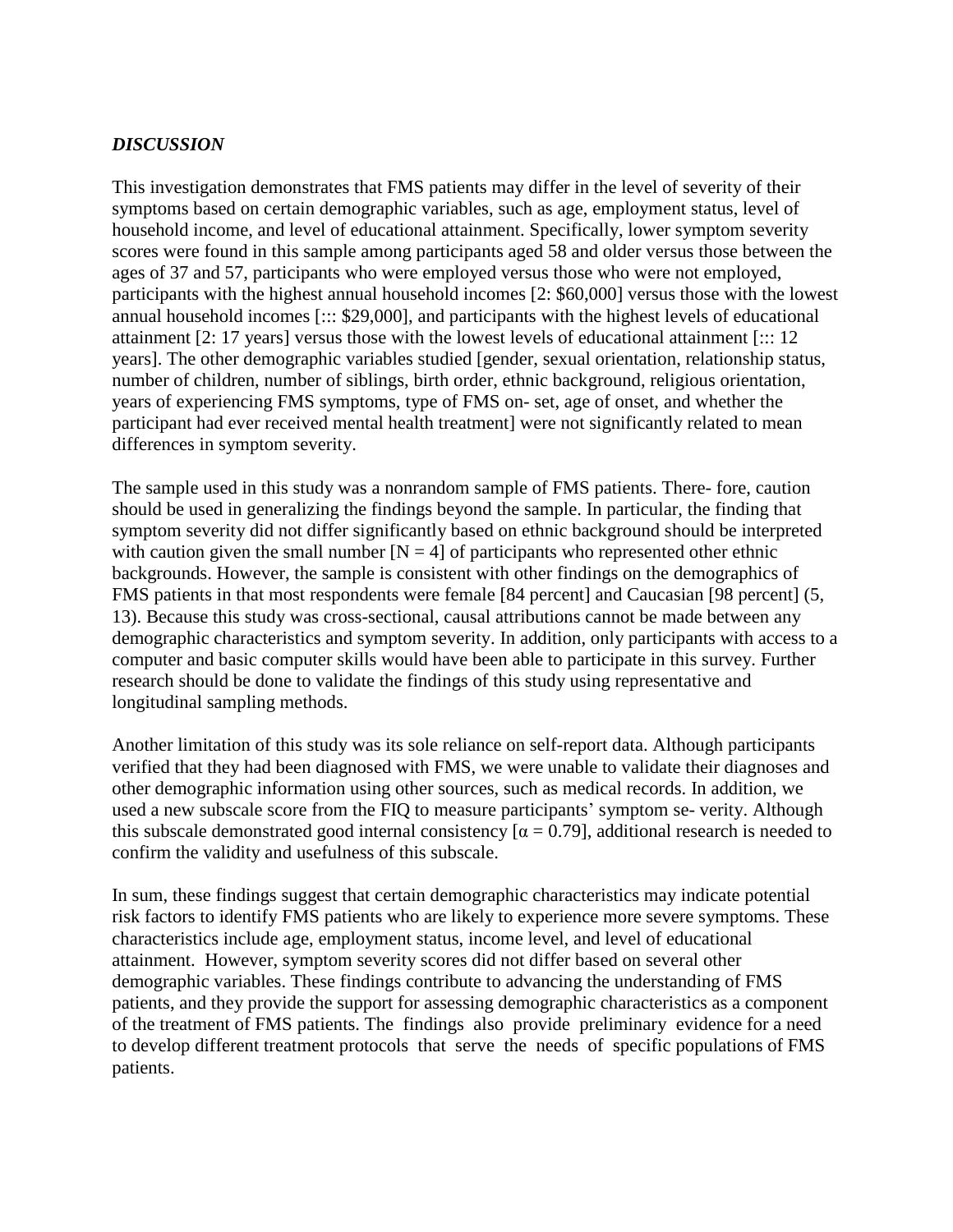## *REFERENCES*

- 1 American College of Rheumatology: Patient education for fibromyalgia. Retrieved 12 April 2004, from [http://www.rheumatology.org/.](http://www.rheumatology.org/)
- 2 Turk DC, Okifuji A, Sinclair JD, Starz TW: Pain, disability, and physical functioning in subgroups of patients with fibromyalgia. J Rheumatol 23: 1255-62, 1996.
- 3 Wolfe F, Smythe HA, Yunus MB, Bennett RM, Bombardier C, Goldenberg DL, Tugwell, P, Campbell SM, Abeles M, Clark P, Fam AG, Farber SJ, Fiechtner JJ, Franklin CM, Gatter RA, Hamaty D, Lessard J, Lichtbroun AS, Masi AT, McCain GA, Reynolds WJ, Romano TJ, Russell IJ, Sheon RP: The American College of Rheumatology 1990 criteria for the classification of fibromyalgia: Report of the multicenter criteria committee. Arthritis Rheum 33: 160-172, 1990.
- 4 Cymet TC: A practical approach to fibromyalgia. J Natl Med Assoc 95: 278-285, 2003.
- 5 Berne K: Chronic fatigue syndrome, fibromyalgia and other invisible illnesses. Hunter House, Alameda, CA, 2002.
- 6 Conte PM, Walco GA, Kimura Y: Temperament and stress response in children with juvenile primary fibromyalgia syndrome. Arthritis Rheum 48: 2923-2930, 2003.
- 7 Meisler JG: Toward optimal health: The experts discuss fibromyalgia. J Womens Health Gend Based Med 9: 1055-1060, 2000.
- 8 Arnold LM, Hudson JI, Hess EV, Ware AE, Fritz DA, Auchenbach MB, Stark LO, Keck PE Jr: Family study of fibromyalgia. Arthritis Rheum 50: 944-952, 2004.
- 9 Burckhardt CS, Clark SR, Bennett RM: Pain coping strategies and quality of life in women with fibromyalgia: Does age make a difference? J Musculoskel Pain 9: 5-18, 2001.
- 10 Cronan TA, Serber ER, Walen HR, Jaffe M: The influence of age on fibromyalgia symptoms. J Aging Health 14: 370-384, 2002.
- 11 Burckhardt CS, Clark SR, Bennett RM: The Fibromyalgia Impact Questionnaire: Development and validation. J Rheumatol 18: 728-733, 1991.
- 12 Munro BH, Page, EB: Statistical methods for health care research (2nd ed). J. B. Lippincott, Philadelphia, 1993.
- 13 Wallace DJ, Wallace JB: Fibromyalgia: An essential guide for patients and their families. Oxford University Press, New York, 2003.

\*Address correspondence to: Christine E. Murray, PhD, P.O. Box 10271, Greensboro, NC 27404 [E-mail: cemurray@uncg.edu].